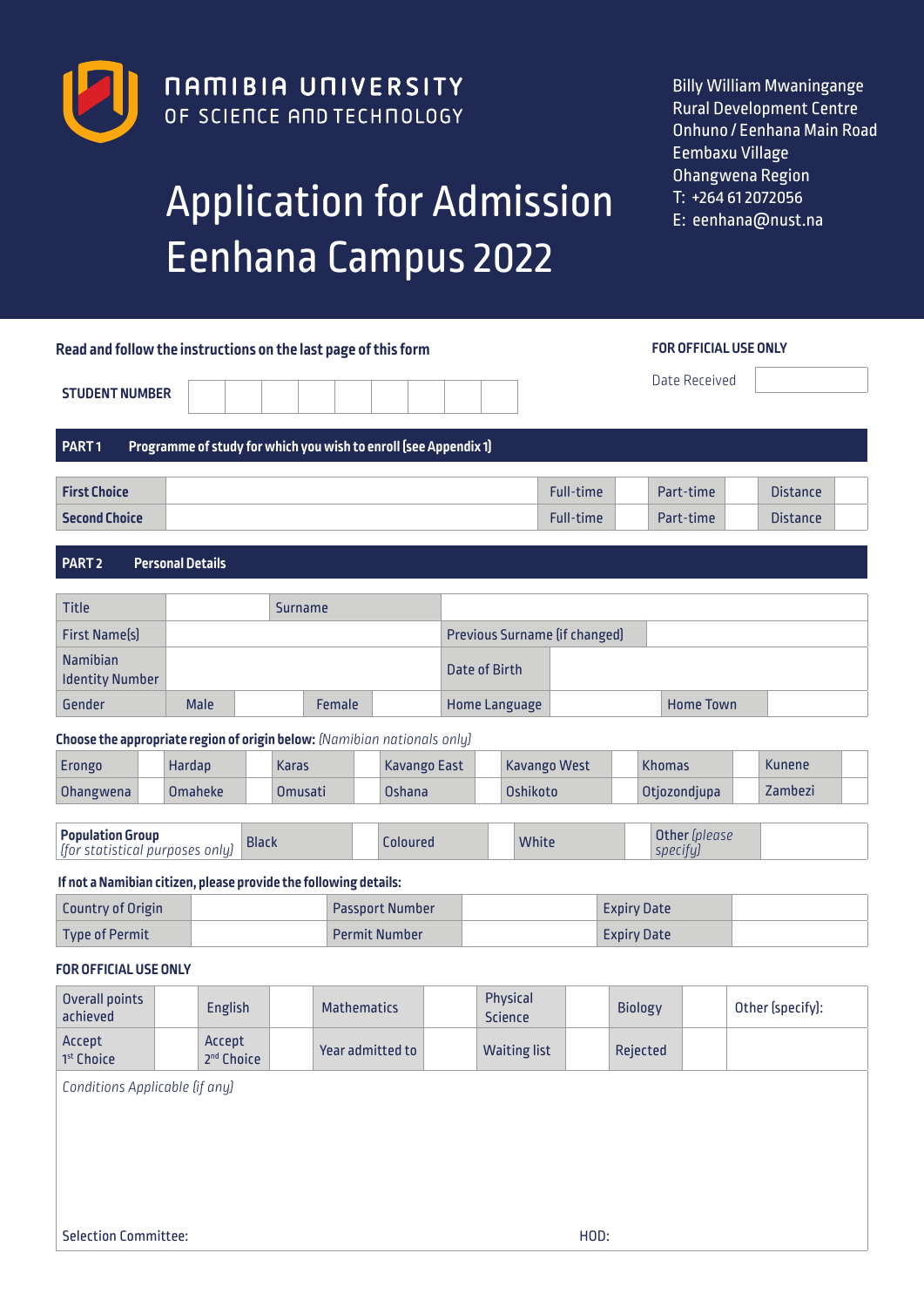#### **PART 3 Contact Details**

**Note:** Postal addresses of schools or hostels are unacceptable for application purposes since the correspondence may be mailed to you well after you have left your school or hostel.

| <b>Address</b>               |  |                  |         |               |                                                                                                             |
|------------------------------|--|------------------|---------|---------------|-------------------------------------------------------------------------------------------------------------|
| Town                         |  |                  | Country |               |                                                                                                             |
| <b>Home [Street] Address</b> |  |                  |         |               |                                                                                                             |
| <b>Telephone (home)</b>      |  | Telephone (work) |         | <b>Mobile</b> |                                                                                                             |
| <b>Email Address</b>         |  |                  |         |               | Very Important Note: All correspondence will be via<br>email. Kindly provide us with a valid email address. |

#### **Parent / Guardian Contact Details** *(This information is required in the case of an emergency)*

| <b>Full Name and Surname</b> |                       |               |  |
|------------------------------|-----------------------|---------------|--|
| <b>Postal Address</b>        | Town                  | Country       |  |
| <b>Home (Street) Address</b> |                       |               |  |
| <b>Telephone Home</b>        | <b>Telephone Work</b> | <b>Mobile</b> |  |

### **PART 4 Payment Details**

| Name of Person / Institution responsible for Payment |  |
|------------------------------------------------------|--|
| <b>Postal Address</b>                                |  |
| <b>Email Address</b>                                 |  |
| Telephone Number                                     |  |

### **PART 5 Physical Challenges**

NUST strives to create opportunities for people with disabilities. In many instances we have not yet eliminated all the barriers, it would therefore be helpful for us to know in advance whether or not you have any special needs so that we can work together to achieve equal access to the programme. Please supply us with the following information.

| Indicate whether your are physically challenged |                                                                                                                                                                            |  |                  | No | If your answer is "yes" tick $[V]$ the<br>appropriate challenge you are experiencing.              |
|-------------------------------------------------|----------------------------------------------------------------------------------------------------------------------------------------------------------------------------|--|------------------|----|----------------------------------------------------------------------------------------------------|
|                                                 | Visually impaired: blind                                                                                                                                                   |  | Wheelchair bound |    |                                                                                                    |
|                                                 | Visually impaired: partially blind - find it difficult to read<br>printed text. Cannot study through reading. Need help in the<br>form of audio cassettes, enlarged print. |  |                  |    | Muscular / skeletal / joint / limb deficiencies /<br>diseases, such as polio or muscular dystrophy |
|                                                 | <b>Deaf</b>                                                                                                                                                                |  | <b>Diabetes</b>  |    |                                                                                                    |

**State any other challenge you might experience and assistance that you might need:**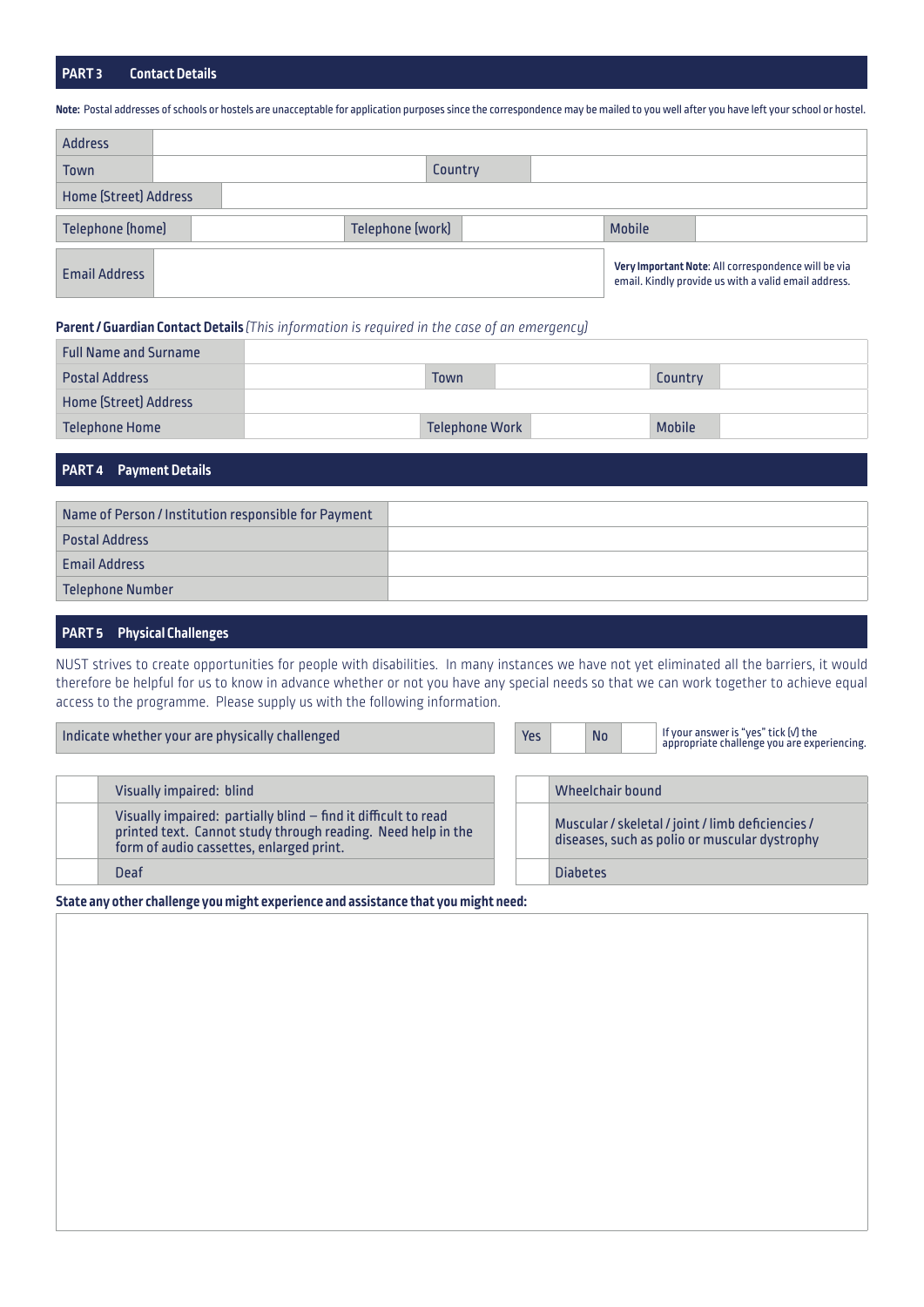#### **PART 6 Specially designated ethnic minorities**

Are you a member of the following ethnic minorities? Please tick [√] Ovazemba/Ovahimba San

If your answer is "yes" attach hereto your full birth certificate and a sworn declaration by your Regional Councilor or Headman confirming your ethnic group of origin.

#### **PART 7 Educational Particulars**

**Secondary education details:** Please enclose certified copy of your final Grade 12 results. Current Grade 12 learners should attach their latest school results. It is of utmost importance that you provide us with your Grade 12 examination details.

Name of last school attended / Current school

#### **Tertiary education details: Please enclose original transcripts and certified copies of certificates, diplomas etc.**

| Name of Institution |       | <b>From</b> |       | ١o   | Qualification obtained or enrolled for |
|---------------------|-------|-------------|-------|------|----------------------------------------|
|                     | Month | Year        | Month | Year |                                        |
|                     |       |             |       |      |                                        |

#### **PART 8 General information**

| Name of employer      | Telephone number |  |
|-----------------------|------------------|--|
| <b>Postal address</b> |                  |  |
|                       |                  |  |

Do you have access to the following: (State "Yes" or "No") Computer Internet Cellphone

#### **PART 9 Declaration and Undertaking by Applicant**

I/we, the undersigned hereby declare:

To the best of my knowledge and belief the information furnished in this application is true and correct and that if it be found to be false and misleading in any respect, this application may be invalidated and the applicant's registration terminated;

That I/we will accept liability for any damage to NUST property caused by me and indemnify NUST against any loss or damage howsoever caused in respect of property left at NUST by the applicant. I/we also indemnify NUST against any claim whatsoever for damages howsoever caused or arising which the applicant may sustain whilst registered as a student at NUST, acknowledging the Applicant's participation in any sporting or other activity at NUST or conveyance of the applicant in any NUST vehicle, shall be at the Applicant's sole and absolute risk. This indemnity shall be binding on the Applicant's Executors and Heirs;

That I/we acknowledge that a specified minimum deposit is required before or on the date of registration each semester. The balance on the account is then payable monthly as per dates specified in the Yearbook, Fees section;

That a statement signed by the Bursar or his/her delegate shall represent the amount owing to NUST by me/us, and further that in the event of such amount being handed over for collection, I/we shall pay all legal charges incurred on the attorney and client scale;

That I/we shall pay all interest on all overdue fees, and disbursements at a rate of 15% per annum compounded monthly and calculated from the first day of each month following the date by which final payment of all fees and disbursements must have been made;

That I/we shall abide by all regulations of NUST – and further that the applicants shall, if accepted, be under the disciplinary control of NUST as from the date on which he/she takes up residence at NUST or the day on which he/she commences studies or attends an orientation week or registers as a student, whichever is earliest, until NUST accepts a notice of withdrawal from me/us or the applicant fails to renew his/her registration on the due date;

That I/we accept that NUST keeps documents, including this Declaration and Agreement, electronically and distributes them as such. NUST shall at all times be entitled to utilize such documentation in electronic format for whatever purpose required and I/We agree that the electronically generated documents shall replace the originals signed by me;

That although NUST does not take any responsibility for informing parents or guardian or major fee contributor of disciplinary action against a student (whether pending or finalized), academic performance or any other matters relating to the student, NUST may in its discretion report to the parents or guardian or major fee contributor such breaches of the rules by the applicant as NUST deems necessary and further to report on any matter concerning progress, conduct, well-being or health of the applicant, and further that NUST may take all such steps as it considers reasonable in the event of the applicant becoming ill or requiring medical attention without NUST undertaking any legal obligation to do so.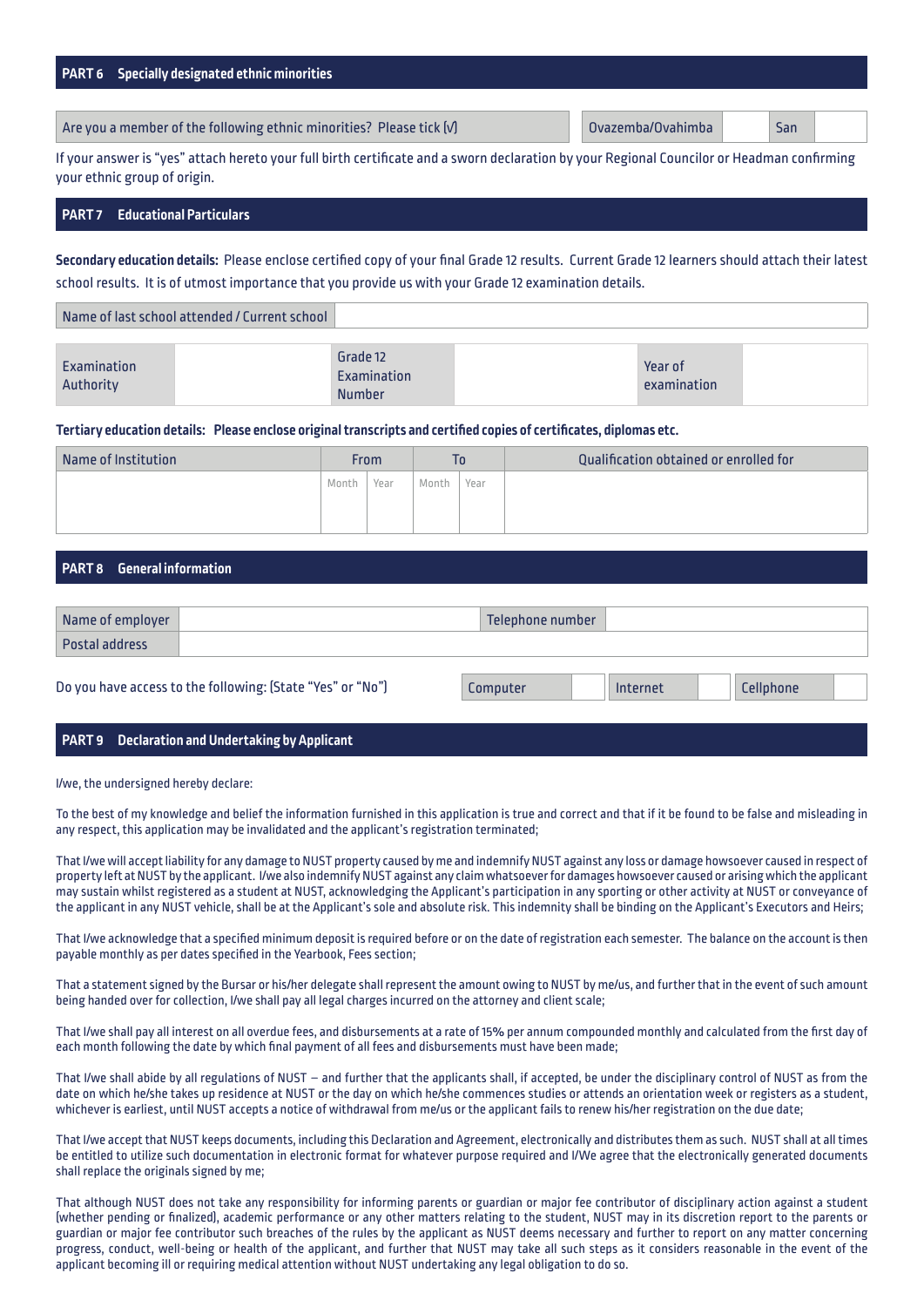| $\cdot$ .<br>Signatu<br>----<br>1.000<br>זוור<br>rant.<br>$\Delta \Pi$ | Date: | <b>STATE</b><br>$\overline{\phantom{a}}$ | M |  |  |  |
|------------------------------------------------------------------------|-------|------------------------------------------|---|--|--|--|
|                                                                        |       |                                          |   |  |  |  |

#### **Declaration by Parent / Legal Guardian (if applicant is under the age of 21 or is a legal minor)**

I agree and consent to the above declaration, undertakings, waiver and indemnity by the applicant. I consent to the applicant signing the registration forms if admitted. I hold myself jointly and severally liable with the applicant as co-debtor for all amounts due by the applicant to NUST until I notify NUST in writing to the contrary in which event such notification shall take effect only from the beginning of the following academic year. I irrevocably undertake that I shall not, in any capacity, hold NUST liable for any damage or loss which the applicant or any person may suffer under any of the circumstances set out in the applicants' declaration.

| $-1$<br>Parent/<br>Signature of<br>∟egal '<br>' Guardian: | Date: | $\sim$<br>◡ | -<br>ست | M | $\theta$ |  |
|-----------------------------------------------------------|-------|-------------|---------|---|----------|--|

#### **Check List: Items that must be submitted together with your application. Please mark √**

#### **CHECK LIST: Items that must be submitted before your application will be processed.** *Please tick (√)*

| Application form: All parts of the application has been                                                | Original official translation of the foreign qualification - if in                                                                                                          |
|--------------------------------------------------------------------------------------------------------|-----------------------------------------------------------------------------------------------------------------------------------------------------------------------------|
| completed                                                                                              | foreign language other than English                                                                                                                                         |
| A certified copy of latest school results e.g. August results,<br>Namibia Senior Secondary Certificate | A certified copy of the Namibian Qualification Authority (NQA)<br>Evaluation of foreign qualifications (if qualification is obtained in<br>another country other than SADC) |
| A certified copy of all tertiary qualification(s) and academic                                         | A certified copy of ID document (Namibian Citizens) or Passport                                                                                                             |
| record                                                                                                 | [foreign students]                                                                                                                                                          |
| A certified copy of foreign qualification                                                              | A certified copy of marriage certificate (where applicable) or<br>divorce order (where applicable)                                                                          |

#### **Instructions for the Completion of the Form**

- 1. The application is not binding on the applicant or NUST.
- 2. Complete all parts in the form in BLOCK LETTERS in BLACK INK. Refer to the Prospectus 2022 when completing this form. Where a choice is given, mark only the appropriate answer with a tick (√).
- 3. It is important to provide us with an **E-mail address**. An email address can be obtained from any one of the following free email providers e.g. www.yahoo.com, www.gmail.com etc.
- 4. The closing date for applications is **17 January 2022.**
- 5. This application must be accompanied by certified copies of birth certificate/identity document and relevant academic certificates / latest school results.
- 6. Applicants with **Non-Namibian Qualifications** obtained outside the SADC region, must have these qualifications evaluated by the Namibia Qualifications Authority.
- 7. Forms must be submitted by emailed to: **eenhana@nust.na**
- 8. NUST will not be held responsible for the loss of any original document(s). All certified documents will be used for filing purposes. No copies will be returned to the applicant.
- 9. All information will be treated as confidential.